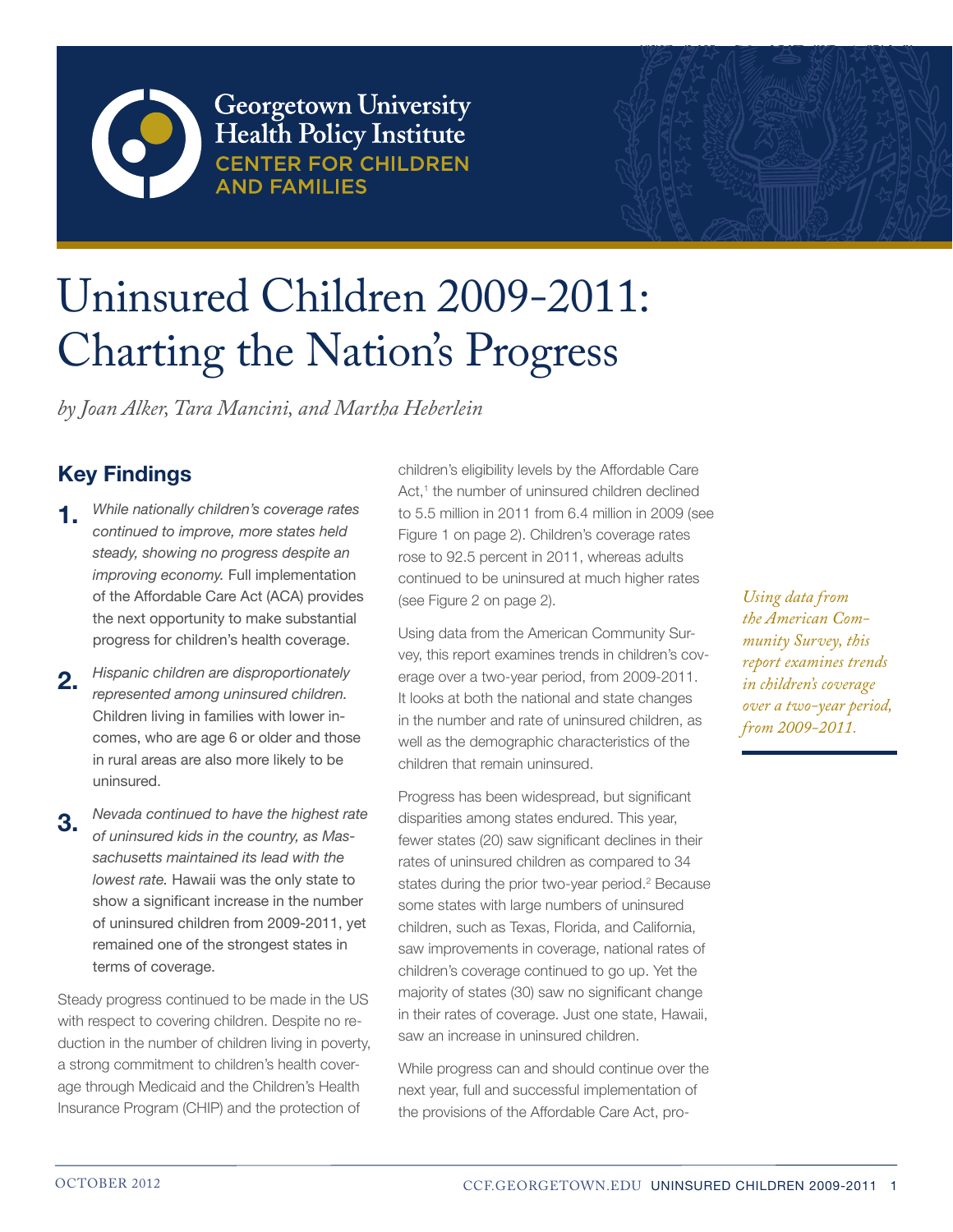



#### **Figure 1: Children's Uninsurance Rate Declined While Their Poverty Rate Increased**

vides the next big opportunity for a sharp decline in the number of uninsured children. Even though the individual requirement to have coverage does not apply to low-income families,<sup>3</sup> awareness of the mandate and a move to a widespread "culture of coverage" on January 1, 2014 will likely result in more children gaining coverage.4

Approximately two-thirds of children who are uninsured are eligible for Medicaid and CHIP but are not enrolled.<sup>5</sup> As such, it will be important for state and federal policymakers to continue to move forward aggressively to reduce the number of uninsured children by eliminating red tape and ensuring that eligible children are enrolled, especially as systems are upgraded in preparation for 2014 and beyond. Also, the extension of Medicaid to

low-income parents and other adults will likely boost children's coverage rates, as research suggests that parents who are covered are more likely to have insured children.<sup>6</sup> Additionally, the ACA stipulates that a child must be covered prior to the parent enrolling in Medicaid, further ensuring that children are covered as their parents are.

However, as a result of the Supreme Court decision in *National Federation of Independent Business v. Sebelius*, whether or not to extend Medicaid coverage to parents and other adults below 133 percent of the federal poverty level (FPL), is a choice left to the states. This choice will be of significant consequence for children in states such as Texas, Florida, Georgia, and

|          | 2009  | 2011  | Percentage Point Change         |
|----------|-------|-------|---------------------------------|
| Children | 8.6%  | .5%   | $\overline{\phantom{0}}$<br>. . |
| Adults   | 20.6% | 21.0% | 0.4                             |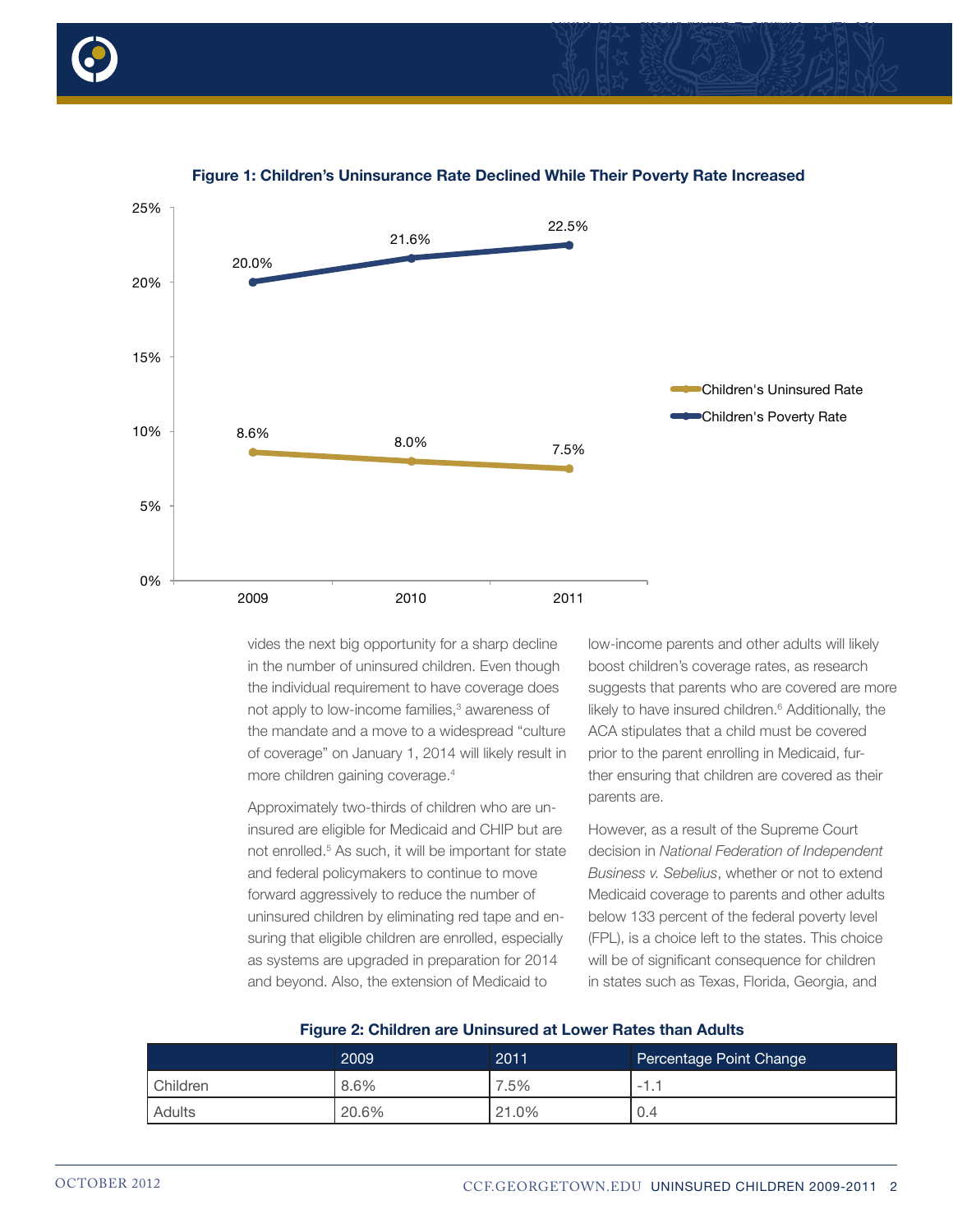



## **Figure 3: Coverage Disparities Continue Between Racial & Ethnic Groups**

Notes: \* indicates a statistically significant difference from White, Non-Hispanic children.

\*\* Hispanic children can be of any race.

Arizona where many of the uninsured children live and the decision to extend Medicaid coverage is uncertain.

#### **Which children are uninsured?**

Hispanic children are disproportionately represented among uninsured children. Children living in families with lower incomes, who are age 6 or older and those in rural areas are also more likely to be uninsured.

#### Race and Ethnicity

Even though all racial and ethnic groups experienced gains in coverage, disparities continue to exist (see Figure 3). White and African American children have the lowest rates of uninsurance. In contrast, Hispanic and American Indian children lag considerably behind, despite a decline in their rates of uninsurance from 2009-2011.

The uninsured rate for Hispanic children, who may be of any race, is double that of White, non-Hispanic children. Moreover, Hispanic children account for an astonishing 40.4 percent of the nation's uninsured children, despite being 23.6 percent of the child population.

.<br>8.3 7.7% -0.7% -0.7% -0.7% -0.7% -0.7% -0.7% -0.7% -0.7% -0.7% -0.7% -0.7% -0.7% -0.7% -0.7% -0.7% -0.7% -0.7%

#### Age

Children age six and older are much more likely to be uninsured than younger children and constitute almost three-quarters of uninsured children. Although the percent of uninsured children across all age groups declined by 1.1 percentage points from 2009 to 2011, older children continue to have higher rates of uninsurance than younger children (8.3 percent vs. 5.9 percent).

|                       |       | Medicaid   | <b>ESI</b> |            | <b>Uninsured</b> |                      |
|-----------------------|-------|------------|------------|------------|------------------|----------------------|
| <b>Percent of FPL</b> | 2009  | 2011       | 2009       | 2011       | 2009             | 2011                 |
| Under 50% FPL         | 77.7% | $80.4\%$ * | 9.8%       | $9.3\%$ *  | 11.0%            | $9.3\%$ *            |
| Under 100% FPL        | 75.4% | 78.8%*     | 11.7%      | $10.9\%$ * | 12.1%            | $10.0\%$ *           |
| 100-199% FPL          | 49.5% | 53.5%*     | 34.7%      | $33.2\%$ * | 13.6%            | $11.4\%$ *           |
| 200% FPL & above      | 11.2% | $12.3\%$ * | 76.3%      | 76.2%      | 5.4%             | $4.8\%$ <sup>*</sup> |

**Figure 4: Medicaid Plays a Large Role in Covering Poor and Low-Income Children**

Note: \* Indicates that the percentage point change is significant at the 90% confidence level.

*Hispanic children account for an astonishing 40 percent of the nation's uninsured children, despite being 24 percent of the child population.*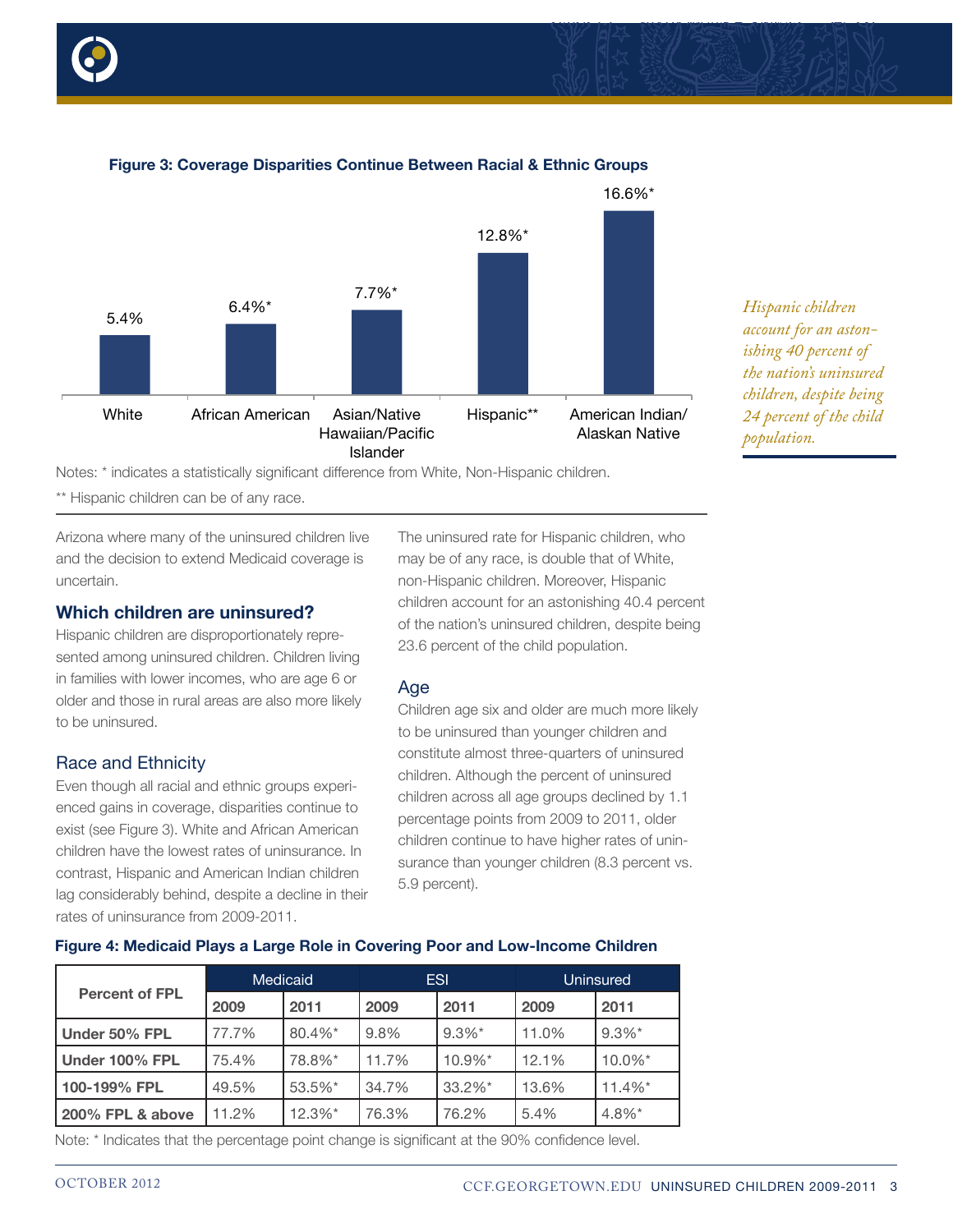



#### **Figure 5: 31 States Had Lower Uninsurance Rates for Children than the National Average**



#### Income

Children in all income groups gained coverage from 2009 to 2011. Children between 100 and 199 percent of the poverty level experienced the greatest improvement, but also had the highest rate of uninsurance in 2011 at 11.4 percent. In fact, all low-income children (those below 200 percent of the FPL) were approximately two times more likely to be uninsured than children above 200 percent of the FPL.

Children from lower-income families are more likely to be covered by Medicaid than employersponsored insurance (ESI), while the reverse is true for children from higher-income families (see Figure 4 on page 3). As in years past, the majority of children are insured by ESI; however, the 51.9 percent of children with ESI in 2011 represents a 2.4 percentage point decrease from 2009. Medicaid, the second largest source of coverage for children, covers almost 36.5 percent of the nation's children, a 4.1 percentage point increase from 2009.

## Geographic Location

Where children live has a significant impact on their access to health insurance. The uninsurance rate for children living in both urban and rural areas declined from 2009 to 2011; however, rural children are still uninsured at a slightly higher rate (7.7 percent) than the national average (7.5 percent) and their urban counterparts (7.4 percent).

#### **How are states doing?**

Overall, the country continued to make progress in insuring children yet coverage levels still vary dramatically from state to state. In 2011, 15 states had rates of uninsurance among children higher than the national average of 7.5 percent, five states were not different from the national average, and 31 were lower than the national average (see Figure 5). States with higher rates of uninsurance clustered in the West and South, including large states such as California, Texas, and Florida.

Figure 7 (on page 5) shows the five states with the highest rates of uninsurance for children and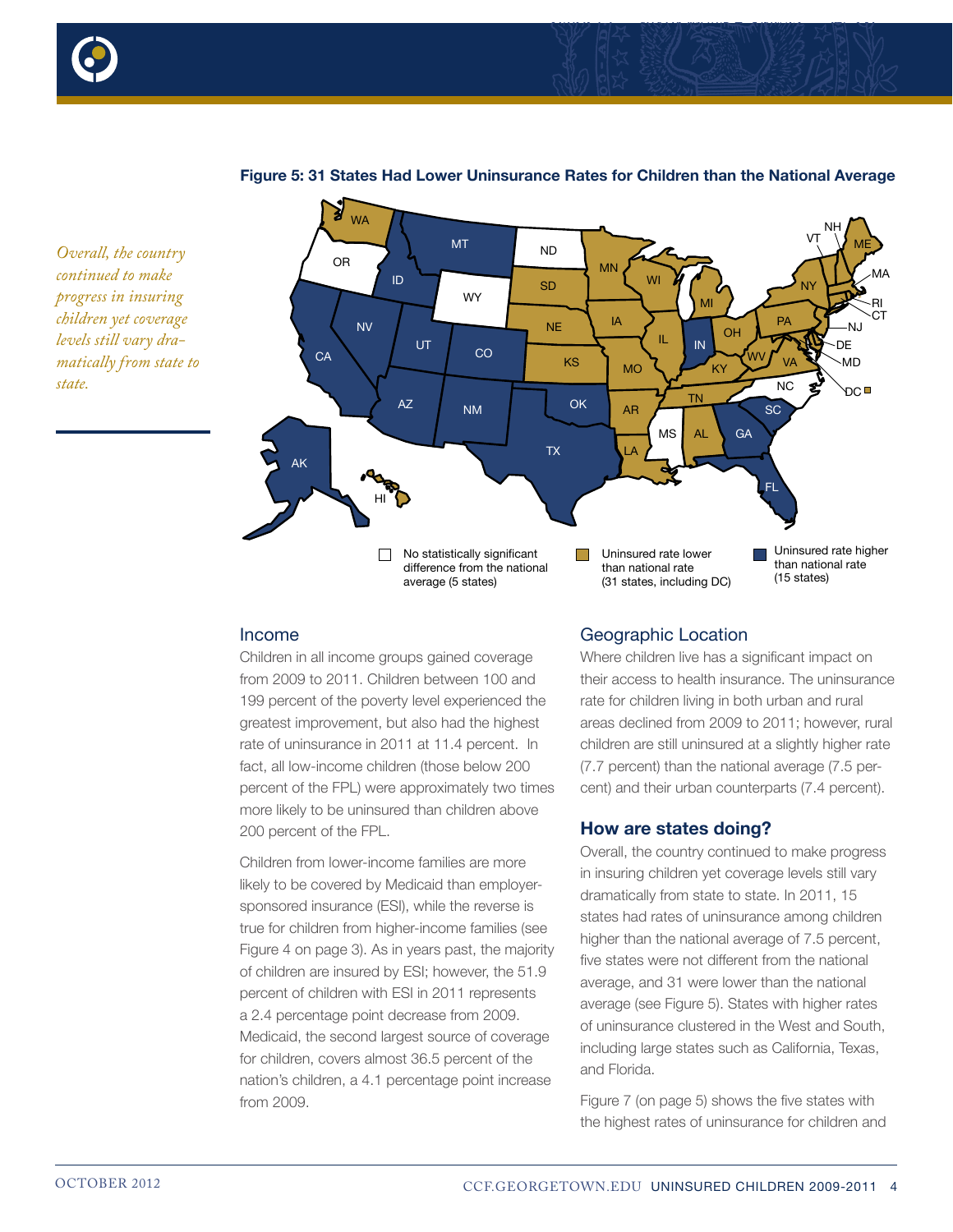

# **Half of Uninsured Children Live in Six States**

Six states (Texas, California, Florida, Georgia, Arizona, and New York,) account for half of the uninsured children nationwide. Texas alone has close to a million uninsured children or almost 17 percent of the total nationwide.

| 2011 Number Uninsured | As a Share of US Total |
|-----------------------|------------------------|
| 916,522               | 16.6%                  |
| 744,797               | 13.5%                  |
| 475,112               | 8.6%                   |
| 236,568               | 4.3%                   |
| 208,419               | 3.8%                   |
| 180,834               | 3.3%                   |
| 2,762,252             | 50.0%                  |
| 5,527,657             |                        |
|                       |                        |

## **Figure 6: States with the Largest Number of Uninsured Children**

*Texas and Oregon led the nation with declines of 3.1 percentage points in their rates of uninsured children, with Florida close behind at 2.9 percentage points.*

the five states with the lowest rates (see Table 2 in the Appendix for a full listing). Nevada continued to have the highest rate of uninsured kids in the country, and its rate of 16.2 percent was considerably higher than the next state on the list – Texas at 13.2 percent. Massachusetts maintained its lead in the country in ensuring coverage, with 98.3 percent of kids having insurance there. Hawaii was the only state to show a significant increase in the number of uninsured children from 2009-2011, yet remains one of the strongest states in coverage rates (see Table 3 in the Appendix).

# **Which states are making progress?**

By looking at the change in coverage rates over a two-year period, we are able to examine which

states are making progress and which are falling behind. As described above fewer states showed declines in their rate of uninsured children (20) as compared to 2008-2010 when 34 states saw a significant decline.

*States with the most improvement*: Twenty states showed significant declines in their rates of child uninsurance (see Table 4 in the Appendix for a full listing).<sup>7</sup> Texas and Oregon led the nation with declines of 3.1 percentage points in their rates of uninsured children, with Florida close behind at 2.9 percentage points (see Figure 8 on page 6). It is worth noting that for some of these states, such as Texas and Florida, it is easier to make progress because they began with such a high rate of uninsured children. In 2011, Florida ranked 48th and Texas ranked

with Highest Uninsured Rates

| <b>States with Lowest Uninsured Rates</b> |      |  | <b>States with Highest Uninsured Rate</b> |       |  |
|-------------------------------------------|------|--|-------------------------------------------|-------|--|
| <b>Massachusetts</b>                      | 1.7% |  | Nevada                                    | 16.2% |  |
| Vermont                                   | 2.4% |  | Texas                                     | 13.2% |  |
| Connecticut                               | 2.9% |  | Arizona                                   | 12.9% |  |
| Hawaii                                    | 3.6% |  | Florida                                   | 11.9% |  |
| Illinois and New Hampshire                | 3.7% |  | Alaska                                    | 11.8% |  |

**Figure 7: States with the Lowest and Highest Rates of Uninsured Children**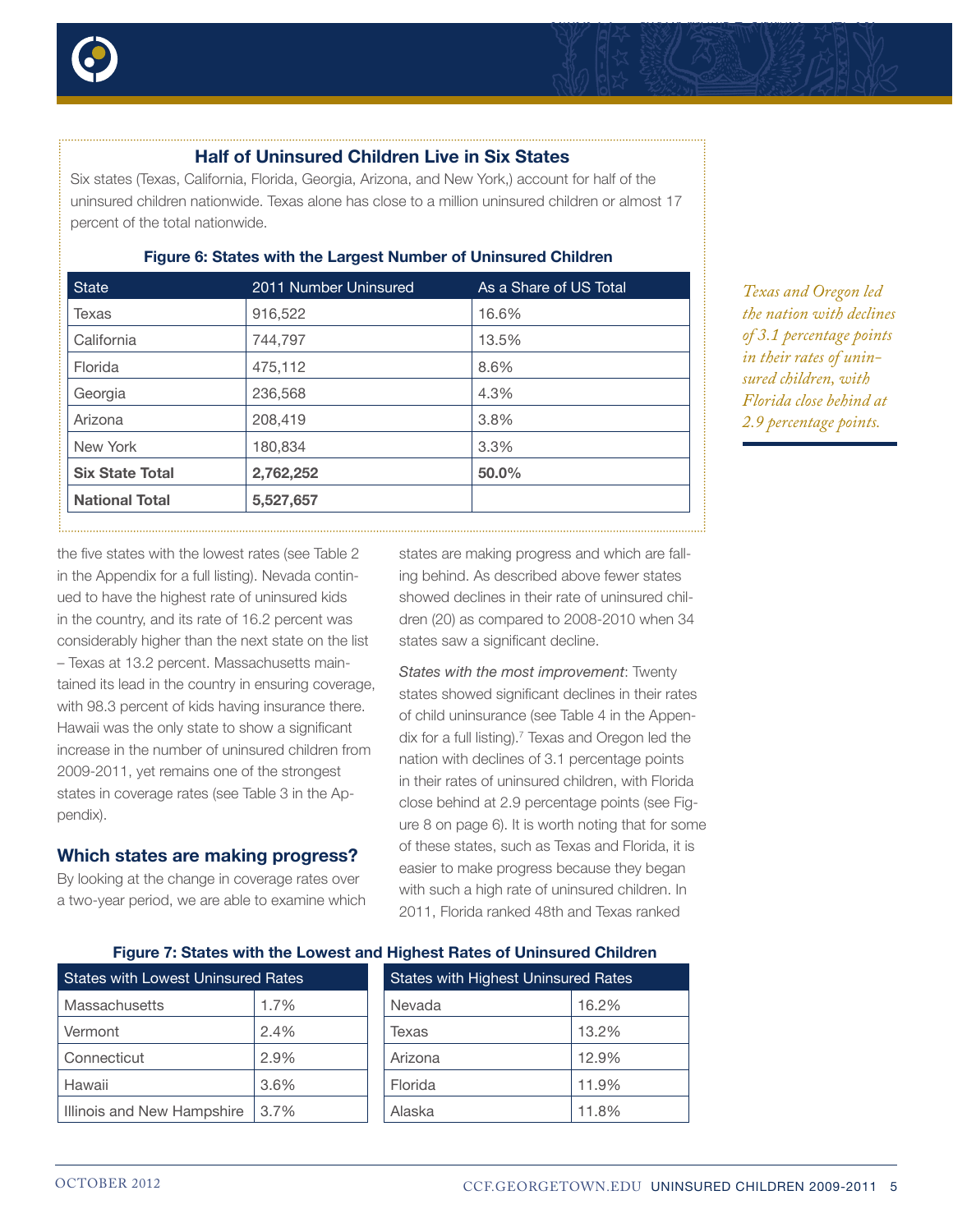

*Thirty states saw no significant change in their rate of uninsured* 

*children.*



| <b>State</b> | 2009-2011 Percentage Point Change |
|--------------|-----------------------------------|
| Oregon       | $-3.1$                            |
| Texas        | $-3.1$                            |
| Florida      | $-2.9$                            |
| Mississippi  | $-2.2$                            |
| New Mexico   | $-2.2$                            |

## **Figure 8: States with the Greatest Decline in Child Uninsurance Rates**

50th in children's coverage, despite the fact that they are making some progress.

#### *States falling behind or remaining stagnant*:

The only state which showed a significant rise in the rate and number of uninsured children was Hawaii. Despite this increase, Hawaii continued to be a leader in covering children. The remaining thirty states saw no significant change in their rate of uninsured children.<sup>8</sup> Given the ongoing national success, these findings should sound a cautionary note for policymakers in these states, showing that progress has slowed as compared to national trends.

## **Conclusion**

From 2009 to 2011, children's coverage rates continued to improve nationally. Yet, compared to prior years, more states held steady, not showing any forward momentum despite an improving economy. While states should continue to make strides to cover uninsured children over the next year by streamlining processes and upgrading eligibility systems, full implementation of the Affordable Care Act is the next big opportunity to make significant progress for children's health coverage.

# **Endnotes**

- 1. The Affordable Care Act contains a "maintenance-of-effort" provision, which requires states to maintain eligibility levels for children's coverage through October 1, 2019.
- 2. T. Mancini, M. Heberlein, & J. Alker, "Despite Economic Challenges, Progress Continues: Children's Health Insurance Coverage in the United States from 2008-2010," Georgetown University Center for Children and Families (November 2011).
- 3. Even though nearly everyone is subject to the individual responsibility requirement, some people will not face a penalty if they fail to have coverage, including those who lack access to affordable options, those with income below the tax-filing threshold (\$9,500 for a single person in 2011), and those who experience a short gap in coverage. Additionally, the Secretary of HHS has significant flexibility to identify other circumstances under which it might be appropriate for someone to secure an exemption.
- 4. G. Kenney, et al., "Improving Coverage for Children Under Health Reform Will Require Maintaining Current Eligibility Standards for Medicaid and CHIP," Health Affairs, 30(12): 2371-2381 (December 2011).
- 5. G. Kenney, et al., "Gains for Children: Increased Participation in Medicaid and CHIP in 2009." Robert Wood Johnson Foundation & Urban Institute (August 2011).
- 6. S. Rosenbaum & R. Perez Trevino Whittington, "Parental Health Insurance Coverage as Child Health Policy: Evidence from the Literature, First Focus (June 2007); and L. Ku & M. Broaddus, "Coverage of Parents Helps Children, Too," Center on Budget and Policy Priorities (October 2006).
- 7. Other states showed declines, as seen in Table 4 in the Appendix, but these declines were not statistically significant at the 90 percent confi- dence level.
- 8. Seven states (Utah, Massachusetts, Pennsylvania, North Dakota, District of Columbia, Arizona, and Wyoming) showed an increase in the number of uninsured children during this period but these increases were not statistically significant.

# **Methodology**

This factsheet analyzes data from the Census Bureau's 2009 and 2011 American Community Survey (ACS) published on the American Fact Finder. "Children" are defined as those under the age of 18.

Where only numbers are available, percent esti-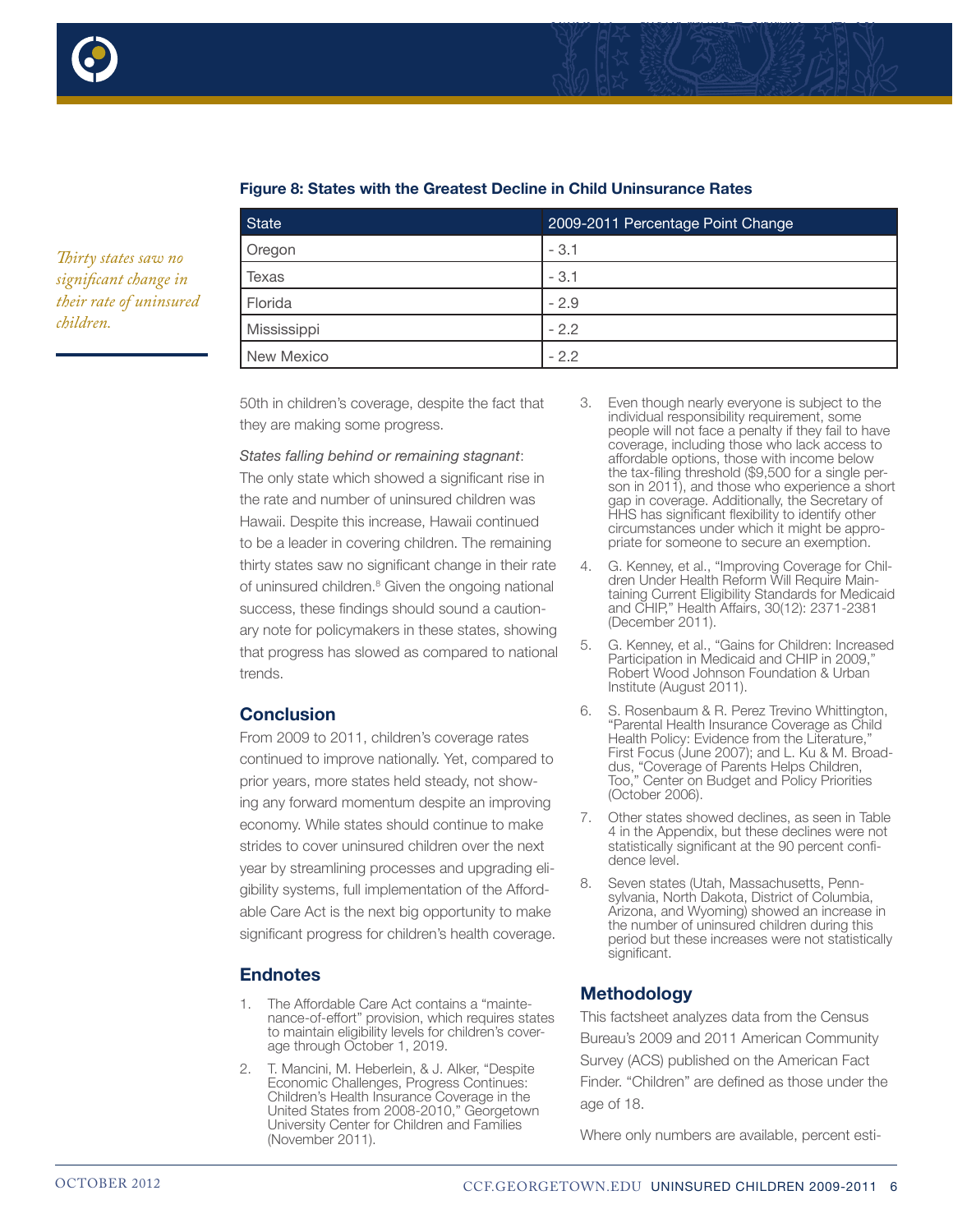

mates and their standard errors were computed based on formulas provided in the ACS's "Instructions for Applying Statistical Testing to ACS 1-Year Data."

Data on sources of health insurance coverage and poverty level include only those individuals for whom poverty status can be determined. Therefore, this population is slightly smaller than the total non-institutionalized population of the US, which is the universe used to calculate all other data in the brief. Individuals can report more than one source of coverage; as such totals may add to more than 100 percent.

When reporting health coverage for racial and ethnic groups, the uninsured rates for single-race alone categories (e.g., "Black or African-American Alone"), as defined by the U.S. Census Bureau, are used. The categories "Some other race alone" and "Two or more races" are not included. All references to White children within the brief are based on data for those who identify as "White alone, non-Hispanic." Those who identify as "Hispanic," which refers to a person's ethnicity, can be of any race.

It should be noted that the 2009 and 2011 data have different population controls as they are based on different decennial census population baselines. Despite this, the cross-year state and national demographic comparisons contain a large enough population sample that it should not substantially affect percentage estimates. However, more caution should be used when comparing number estimates, especially for children under age five and for all racial/ethnic groups. As there is currently no information on how the change in population controls could impact data that is disaggregated by income level, caution should also be used with this data.

Additionally, the estimates are not adjusted to address the Medicaid undercount often found in surveys, which may be accentuated by the absence of state specific health insurance program names in the ACS.

Authors: Joan Alker, Tara Mancini, and Martha Heberlein

The Center for Children and Families (CCF) is an independent, nonpartisan policy and research center whose mission is to expand and improve health coverage for America's children and families. CCF is based at Georgetown University's Health Policy Institute. For additional information, contact (202) 687-0880 or childhealth@georgetown. edu.

The authors would like to thank Atlantic Philanthropies and the David and Lucile Packard Foundation for their ongoing support of our work.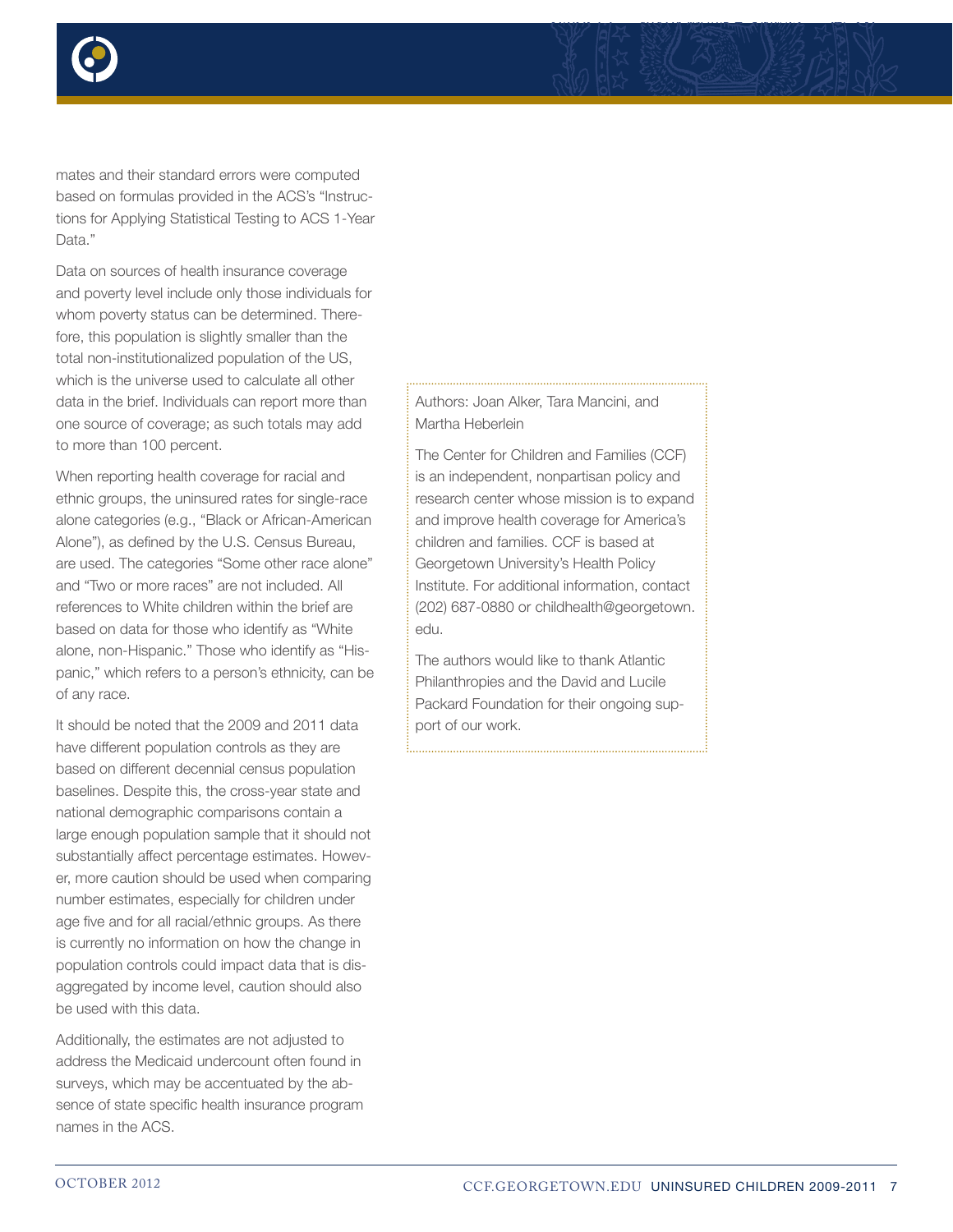

# **Table 1. Number of Uninsured Children Under 18, 2009 and 2011**

| <b>United States</b><br>6,369,023<br>5,527,657<br>$\overline{\phantom{a}}$<br>$\qquad \qquad \blacksquare$<br>25<br>23<br>66,730<br>Alabama<br>59,061<br>12<br>13<br>22,109<br>Alaska<br>24,993<br>47<br>47<br>207,853<br>208,419<br>Arizona<br>19<br>18<br>39,950<br>Arkansas<br>44,061<br>50<br>50<br>California<br>890.998<br>744,797<br>39<br>41<br>Colorado<br>124,366<br>115,726<br>30,433<br>16<br>23,377<br>13<br>Connecticut<br>5<br>4<br>Delaware<br>11,310<br>9,379<br>$\overline{2}$<br>$\overline{1}$<br><b>District of Columbia</b><br>4,133<br>3,198<br>49<br>Florida<br>49<br>475,112<br>600,537<br>Georgia<br>48<br>48<br>281.144<br>236,568<br>$\overline{7}$<br>3<br>Hawaii<br>7,066<br>10,980<br>19<br>18<br>Idaho<br>46,971<br>38,968<br>42<br>40<br>142,269<br>113,311<br>Illinois<br>42<br>Indiana<br>140,011<br>41<br>128,725<br>17<br>17<br>32,312<br>31,741<br>lowa<br>20<br>20<br><b>Kansas</b><br>57.717<br>46.345<br>22<br>26<br>Kentucky<br>64,407<br>62,444<br>28<br>72,758<br>26<br>64,635<br>Louisiana<br>15,194<br>10<br>10<br>Maine<br>14,165<br>23<br>25<br>Maryland<br>64,548<br>61,486<br>19,816<br>11<br>14<br>Massachusetts<br>24,099<br>34<br>32<br>Michigan<br>106,809<br>93,810<br>28<br>29<br>79,824<br>Minnesota<br>83,057<br>27<br>24<br>78,509<br>60,983<br><b>Mississippi</b><br>32<br>33<br>Missouri<br>98,465<br>94,934<br>15<br>15<br>25,562<br>Montana<br>28,470<br>14<br>16<br>Nebraska<br>26,892<br>28,000<br>37<br>38<br>Nevada<br>107,404<br>121,386<br>8<br>6<br>New Hampshire<br>13,476<br>10,192<br>37<br>129,835<br>40<br><b>New Jersey</b><br>105,165<br>21<br>21<br>New Mexico<br>58,739<br>47,469<br>46<br>46<br>New York<br>204,997<br>180,834<br>45<br>45<br>North Carolina<br>185,902<br>174,572<br>5<br>$\overline{4}$<br>North Dakota<br>7,951<br>9,615<br>Ohio<br>172,347<br>44<br>44<br>157,202<br>33<br>36<br>Oklahoma<br>102,678<br>99,384<br>31<br>27<br>90,527<br>62,887<br>Oregon<br>147,428<br>43<br>149,227<br>43<br>Pennsylvania<br>$\overline{7}$<br>$\overline{3}$<br>12,293<br>8,672<br>Rhode Island<br>31<br>35<br>107,439<br>91,191<br>South Carolina<br>9<br>9<br>South Dakota<br>14,751<br>12,039<br>29<br>30<br>87,306<br>84.927<br><b>Tennessee</b><br>51<br>51<br>1,119,685<br>916,522<br>Texas<br>35<br>30<br><b>Utah</b><br>89,132<br>97,242<br>$\overline{2}$<br>3,989<br>3,019<br>Vermont<br>1<br>38<br>39<br>121,583<br>Virginia<br>108,483<br>36<br>34<br>Washington<br>107,540<br>97,208<br>12<br>11<br>21,133<br>16,994<br><b>West Virginia</b><br>22<br>24<br>Wisconsin<br>65,407<br>58,236<br>8<br>Wyoming<br>11,497<br>6<br>11,638 | <b>STATE</b> | 2009 NUMBER<br><b>UNINSURED</b> | 2009 STATE RANKING IN<br>NUMBER OF UNINSURED | 2011 NUMBER<br><b>UNINSURED</b> | <b>2011 STATE RANKING IN</b><br>NUMBER OF UNINSURED |
|---------------------------------------------------------------------------------------------------------------------------------------------------------------------------------------------------------------------------------------------------------------------------------------------------------------------------------------------------------------------------------------------------------------------------------------------------------------------------------------------------------------------------------------------------------------------------------------------------------------------------------------------------------------------------------------------------------------------------------------------------------------------------------------------------------------------------------------------------------------------------------------------------------------------------------------------------------------------------------------------------------------------------------------------------------------------------------------------------------------------------------------------------------------------------------------------------------------------------------------------------------------------------------------------------------------------------------------------------------------------------------------------------------------------------------------------------------------------------------------------------------------------------------------------------------------------------------------------------------------------------------------------------------------------------------------------------------------------------------------------------------------------------------------------------------------------------------------------------------------------------------------------------------------------------------------------------------------------------------------------------------------------------------------------------------------------------------------------------------------------------------------------------------------------------------------------------------------------------------------------------------------------------------------------------------------------------------------------------------------------------------------------------------------------------------------------------------------------------------------------------------------------------------------------------------------------------------------------------------------------------------------|--------------|---------------------------------|----------------------------------------------|---------------------------------|-----------------------------------------------------|
|                                                                                                                                                                                                                                                                                                                                                                                                                                                                                                                                                                                                                                                                                                                                                                                                                                                                                                                                                                                                                                                                                                                                                                                                                                                                                                                                                                                                                                                                                                                                                                                                                                                                                                                                                                                                                                                                                                                                                                                                                                                                                                                                                                                                                                                                                                                                                                                                                                                                                                                                                                                                                                       |              |                                 |                                              |                                 |                                                     |
|                                                                                                                                                                                                                                                                                                                                                                                                                                                                                                                                                                                                                                                                                                                                                                                                                                                                                                                                                                                                                                                                                                                                                                                                                                                                                                                                                                                                                                                                                                                                                                                                                                                                                                                                                                                                                                                                                                                                                                                                                                                                                                                                                                                                                                                                                                                                                                                                                                                                                                                                                                                                                                       |              |                                 |                                              |                                 |                                                     |
|                                                                                                                                                                                                                                                                                                                                                                                                                                                                                                                                                                                                                                                                                                                                                                                                                                                                                                                                                                                                                                                                                                                                                                                                                                                                                                                                                                                                                                                                                                                                                                                                                                                                                                                                                                                                                                                                                                                                                                                                                                                                                                                                                                                                                                                                                                                                                                                                                                                                                                                                                                                                                                       |              |                                 |                                              |                                 |                                                     |
|                                                                                                                                                                                                                                                                                                                                                                                                                                                                                                                                                                                                                                                                                                                                                                                                                                                                                                                                                                                                                                                                                                                                                                                                                                                                                                                                                                                                                                                                                                                                                                                                                                                                                                                                                                                                                                                                                                                                                                                                                                                                                                                                                                                                                                                                                                                                                                                                                                                                                                                                                                                                                                       |              |                                 |                                              |                                 |                                                     |
|                                                                                                                                                                                                                                                                                                                                                                                                                                                                                                                                                                                                                                                                                                                                                                                                                                                                                                                                                                                                                                                                                                                                                                                                                                                                                                                                                                                                                                                                                                                                                                                                                                                                                                                                                                                                                                                                                                                                                                                                                                                                                                                                                                                                                                                                                                                                                                                                                                                                                                                                                                                                                                       |              |                                 |                                              |                                 |                                                     |
|                                                                                                                                                                                                                                                                                                                                                                                                                                                                                                                                                                                                                                                                                                                                                                                                                                                                                                                                                                                                                                                                                                                                                                                                                                                                                                                                                                                                                                                                                                                                                                                                                                                                                                                                                                                                                                                                                                                                                                                                                                                                                                                                                                                                                                                                                                                                                                                                                                                                                                                                                                                                                                       |              |                                 |                                              |                                 |                                                     |
|                                                                                                                                                                                                                                                                                                                                                                                                                                                                                                                                                                                                                                                                                                                                                                                                                                                                                                                                                                                                                                                                                                                                                                                                                                                                                                                                                                                                                                                                                                                                                                                                                                                                                                                                                                                                                                                                                                                                                                                                                                                                                                                                                                                                                                                                                                                                                                                                                                                                                                                                                                                                                                       |              |                                 |                                              |                                 |                                                     |
|                                                                                                                                                                                                                                                                                                                                                                                                                                                                                                                                                                                                                                                                                                                                                                                                                                                                                                                                                                                                                                                                                                                                                                                                                                                                                                                                                                                                                                                                                                                                                                                                                                                                                                                                                                                                                                                                                                                                                                                                                                                                                                                                                                                                                                                                                                                                                                                                                                                                                                                                                                                                                                       |              |                                 |                                              |                                 |                                                     |
|                                                                                                                                                                                                                                                                                                                                                                                                                                                                                                                                                                                                                                                                                                                                                                                                                                                                                                                                                                                                                                                                                                                                                                                                                                                                                                                                                                                                                                                                                                                                                                                                                                                                                                                                                                                                                                                                                                                                                                                                                                                                                                                                                                                                                                                                                                                                                                                                                                                                                                                                                                                                                                       |              |                                 |                                              |                                 |                                                     |
|                                                                                                                                                                                                                                                                                                                                                                                                                                                                                                                                                                                                                                                                                                                                                                                                                                                                                                                                                                                                                                                                                                                                                                                                                                                                                                                                                                                                                                                                                                                                                                                                                                                                                                                                                                                                                                                                                                                                                                                                                                                                                                                                                                                                                                                                                                                                                                                                                                                                                                                                                                                                                                       |              |                                 |                                              |                                 |                                                     |
|                                                                                                                                                                                                                                                                                                                                                                                                                                                                                                                                                                                                                                                                                                                                                                                                                                                                                                                                                                                                                                                                                                                                                                                                                                                                                                                                                                                                                                                                                                                                                                                                                                                                                                                                                                                                                                                                                                                                                                                                                                                                                                                                                                                                                                                                                                                                                                                                                                                                                                                                                                                                                                       |              |                                 |                                              |                                 |                                                     |
|                                                                                                                                                                                                                                                                                                                                                                                                                                                                                                                                                                                                                                                                                                                                                                                                                                                                                                                                                                                                                                                                                                                                                                                                                                                                                                                                                                                                                                                                                                                                                                                                                                                                                                                                                                                                                                                                                                                                                                                                                                                                                                                                                                                                                                                                                                                                                                                                                                                                                                                                                                                                                                       |              |                                 |                                              |                                 |                                                     |
|                                                                                                                                                                                                                                                                                                                                                                                                                                                                                                                                                                                                                                                                                                                                                                                                                                                                                                                                                                                                                                                                                                                                                                                                                                                                                                                                                                                                                                                                                                                                                                                                                                                                                                                                                                                                                                                                                                                                                                                                                                                                                                                                                                                                                                                                                                                                                                                                                                                                                                                                                                                                                                       |              |                                 |                                              |                                 |                                                     |
|                                                                                                                                                                                                                                                                                                                                                                                                                                                                                                                                                                                                                                                                                                                                                                                                                                                                                                                                                                                                                                                                                                                                                                                                                                                                                                                                                                                                                                                                                                                                                                                                                                                                                                                                                                                                                                                                                                                                                                                                                                                                                                                                                                                                                                                                                                                                                                                                                                                                                                                                                                                                                                       |              |                                 |                                              |                                 |                                                     |
|                                                                                                                                                                                                                                                                                                                                                                                                                                                                                                                                                                                                                                                                                                                                                                                                                                                                                                                                                                                                                                                                                                                                                                                                                                                                                                                                                                                                                                                                                                                                                                                                                                                                                                                                                                                                                                                                                                                                                                                                                                                                                                                                                                                                                                                                                                                                                                                                                                                                                                                                                                                                                                       |              |                                 |                                              |                                 |                                                     |
|                                                                                                                                                                                                                                                                                                                                                                                                                                                                                                                                                                                                                                                                                                                                                                                                                                                                                                                                                                                                                                                                                                                                                                                                                                                                                                                                                                                                                                                                                                                                                                                                                                                                                                                                                                                                                                                                                                                                                                                                                                                                                                                                                                                                                                                                                                                                                                                                                                                                                                                                                                                                                                       |              |                                 |                                              |                                 |                                                     |
|                                                                                                                                                                                                                                                                                                                                                                                                                                                                                                                                                                                                                                                                                                                                                                                                                                                                                                                                                                                                                                                                                                                                                                                                                                                                                                                                                                                                                                                                                                                                                                                                                                                                                                                                                                                                                                                                                                                                                                                                                                                                                                                                                                                                                                                                                                                                                                                                                                                                                                                                                                                                                                       |              |                                 |                                              |                                 |                                                     |
|                                                                                                                                                                                                                                                                                                                                                                                                                                                                                                                                                                                                                                                                                                                                                                                                                                                                                                                                                                                                                                                                                                                                                                                                                                                                                                                                                                                                                                                                                                                                                                                                                                                                                                                                                                                                                                                                                                                                                                                                                                                                                                                                                                                                                                                                                                                                                                                                                                                                                                                                                                                                                                       |              |                                 |                                              |                                 |                                                     |
|                                                                                                                                                                                                                                                                                                                                                                                                                                                                                                                                                                                                                                                                                                                                                                                                                                                                                                                                                                                                                                                                                                                                                                                                                                                                                                                                                                                                                                                                                                                                                                                                                                                                                                                                                                                                                                                                                                                                                                                                                                                                                                                                                                                                                                                                                                                                                                                                                                                                                                                                                                                                                                       |              |                                 |                                              |                                 |                                                     |
|                                                                                                                                                                                                                                                                                                                                                                                                                                                                                                                                                                                                                                                                                                                                                                                                                                                                                                                                                                                                                                                                                                                                                                                                                                                                                                                                                                                                                                                                                                                                                                                                                                                                                                                                                                                                                                                                                                                                                                                                                                                                                                                                                                                                                                                                                                                                                                                                                                                                                                                                                                                                                                       |              |                                 |                                              |                                 |                                                     |
|                                                                                                                                                                                                                                                                                                                                                                                                                                                                                                                                                                                                                                                                                                                                                                                                                                                                                                                                                                                                                                                                                                                                                                                                                                                                                                                                                                                                                                                                                                                                                                                                                                                                                                                                                                                                                                                                                                                                                                                                                                                                                                                                                                                                                                                                                                                                                                                                                                                                                                                                                                                                                                       |              |                                 |                                              |                                 |                                                     |
|                                                                                                                                                                                                                                                                                                                                                                                                                                                                                                                                                                                                                                                                                                                                                                                                                                                                                                                                                                                                                                                                                                                                                                                                                                                                                                                                                                                                                                                                                                                                                                                                                                                                                                                                                                                                                                                                                                                                                                                                                                                                                                                                                                                                                                                                                                                                                                                                                                                                                                                                                                                                                                       |              |                                 |                                              |                                 |                                                     |
|                                                                                                                                                                                                                                                                                                                                                                                                                                                                                                                                                                                                                                                                                                                                                                                                                                                                                                                                                                                                                                                                                                                                                                                                                                                                                                                                                                                                                                                                                                                                                                                                                                                                                                                                                                                                                                                                                                                                                                                                                                                                                                                                                                                                                                                                                                                                                                                                                                                                                                                                                                                                                                       |              |                                 |                                              |                                 |                                                     |
|                                                                                                                                                                                                                                                                                                                                                                                                                                                                                                                                                                                                                                                                                                                                                                                                                                                                                                                                                                                                                                                                                                                                                                                                                                                                                                                                                                                                                                                                                                                                                                                                                                                                                                                                                                                                                                                                                                                                                                                                                                                                                                                                                                                                                                                                                                                                                                                                                                                                                                                                                                                                                                       |              |                                 |                                              |                                 |                                                     |
|                                                                                                                                                                                                                                                                                                                                                                                                                                                                                                                                                                                                                                                                                                                                                                                                                                                                                                                                                                                                                                                                                                                                                                                                                                                                                                                                                                                                                                                                                                                                                                                                                                                                                                                                                                                                                                                                                                                                                                                                                                                                                                                                                                                                                                                                                                                                                                                                                                                                                                                                                                                                                                       |              |                                 |                                              |                                 |                                                     |
|                                                                                                                                                                                                                                                                                                                                                                                                                                                                                                                                                                                                                                                                                                                                                                                                                                                                                                                                                                                                                                                                                                                                                                                                                                                                                                                                                                                                                                                                                                                                                                                                                                                                                                                                                                                                                                                                                                                                                                                                                                                                                                                                                                                                                                                                                                                                                                                                                                                                                                                                                                                                                                       |              |                                 |                                              |                                 |                                                     |
|                                                                                                                                                                                                                                                                                                                                                                                                                                                                                                                                                                                                                                                                                                                                                                                                                                                                                                                                                                                                                                                                                                                                                                                                                                                                                                                                                                                                                                                                                                                                                                                                                                                                                                                                                                                                                                                                                                                                                                                                                                                                                                                                                                                                                                                                                                                                                                                                                                                                                                                                                                                                                                       |              |                                 |                                              |                                 |                                                     |
|                                                                                                                                                                                                                                                                                                                                                                                                                                                                                                                                                                                                                                                                                                                                                                                                                                                                                                                                                                                                                                                                                                                                                                                                                                                                                                                                                                                                                                                                                                                                                                                                                                                                                                                                                                                                                                                                                                                                                                                                                                                                                                                                                                                                                                                                                                                                                                                                                                                                                                                                                                                                                                       |              |                                 |                                              |                                 |                                                     |
|                                                                                                                                                                                                                                                                                                                                                                                                                                                                                                                                                                                                                                                                                                                                                                                                                                                                                                                                                                                                                                                                                                                                                                                                                                                                                                                                                                                                                                                                                                                                                                                                                                                                                                                                                                                                                                                                                                                                                                                                                                                                                                                                                                                                                                                                                                                                                                                                                                                                                                                                                                                                                                       |              |                                 |                                              |                                 |                                                     |
|                                                                                                                                                                                                                                                                                                                                                                                                                                                                                                                                                                                                                                                                                                                                                                                                                                                                                                                                                                                                                                                                                                                                                                                                                                                                                                                                                                                                                                                                                                                                                                                                                                                                                                                                                                                                                                                                                                                                                                                                                                                                                                                                                                                                                                                                                                                                                                                                                                                                                                                                                                                                                                       |              |                                 |                                              |                                 |                                                     |
|                                                                                                                                                                                                                                                                                                                                                                                                                                                                                                                                                                                                                                                                                                                                                                                                                                                                                                                                                                                                                                                                                                                                                                                                                                                                                                                                                                                                                                                                                                                                                                                                                                                                                                                                                                                                                                                                                                                                                                                                                                                                                                                                                                                                                                                                                                                                                                                                                                                                                                                                                                                                                                       |              |                                 |                                              |                                 |                                                     |
|                                                                                                                                                                                                                                                                                                                                                                                                                                                                                                                                                                                                                                                                                                                                                                                                                                                                                                                                                                                                                                                                                                                                                                                                                                                                                                                                                                                                                                                                                                                                                                                                                                                                                                                                                                                                                                                                                                                                                                                                                                                                                                                                                                                                                                                                                                                                                                                                                                                                                                                                                                                                                                       |              |                                 |                                              |                                 |                                                     |
|                                                                                                                                                                                                                                                                                                                                                                                                                                                                                                                                                                                                                                                                                                                                                                                                                                                                                                                                                                                                                                                                                                                                                                                                                                                                                                                                                                                                                                                                                                                                                                                                                                                                                                                                                                                                                                                                                                                                                                                                                                                                                                                                                                                                                                                                                                                                                                                                                                                                                                                                                                                                                                       |              |                                 |                                              |                                 |                                                     |
|                                                                                                                                                                                                                                                                                                                                                                                                                                                                                                                                                                                                                                                                                                                                                                                                                                                                                                                                                                                                                                                                                                                                                                                                                                                                                                                                                                                                                                                                                                                                                                                                                                                                                                                                                                                                                                                                                                                                                                                                                                                                                                                                                                                                                                                                                                                                                                                                                                                                                                                                                                                                                                       |              |                                 |                                              |                                 |                                                     |
|                                                                                                                                                                                                                                                                                                                                                                                                                                                                                                                                                                                                                                                                                                                                                                                                                                                                                                                                                                                                                                                                                                                                                                                                                                                                                                                                                                                                                                                                                                                                                                                                                                                                                                                                                                                                                                                                                                                                                                                                                                                                                                                                                                                                                                                                                                                                                                                                                                                                                                                                                                                                                                       |              |                                 |                                              |                                 |                                                     |
|                                                                                                                                                                                                                                                                                                                                                                                                                                                                                                                                                                                                                                                                                                                                                                                                                                                                                                                                                                                                                                                                                                                                                                                                                                                                                                                                                                                                                                                                                                                                                                                                                                                                                                                                                                                                                                                                                                                                                                                                                                                                                                                                                                                                                                                                                                                                                                                                                                                                                                                                                                                                                                       |              |                                 |                                              |                                 |                                                     |
|                                                                                                                                                                                                                                                                                                                                                                                                                                                                                                                                                                                                                                                                                                                                                                                                                                                                                                                                                                                                                                                                                                                                                                                                                                                                                                                                                                                                                                                                                                                                                                                                                                                                                                                                                                                                                                                                                                                                                                                                                                                                                                                                                                                                                                                                                                                                                                                                                                                                                                                                                                                                                                       |              |                                 |                                              |                                 |                                                     |
|                                                                                                                                                                                                                                                                                                                                                                                                                                                                                                                                                                                                                                                                                                                                                                                                                                                                                                                                                                                                                                                                                                                                                                                                                                                                                                                                                                                                                                                                                                                                                                                                                                                                                                                                                                                                                                                                                                                                                                                                                                                                                                                                                                                                                                                                                                                                                                                                                                                                                                                                                                                                                                       |              |                                 |                                              |                                 |                                                     |
|                                                                                                                                                                                                                                                                                                                                                                                                                                                                                                                                                                                                                                                                                                                                                                                                                                                                                                                                                                                                                                                                                                                                                                                                                                                                                                                                                                                                                                                                                                                                                                                                                                                                                                                                                                                                                                                                                                                                                                                                                                                                                                                                                                                                                                                                                                                                                                                                                                                                                                                                                                                                                                       |              |                                 |                                              |                                 |                                                     |
|                                                                                                                                                                                                                                                                                                                                                                                                                                                                                                                                                                                                                                                                                                                                                                                                                                                                                                                                                                                                                                                                                                                                                                                                                                                                                                                                                                                                                                                                                                                                                                                                                                                                                                                                                                                                                                                                                                                                                                                                                                                                                                                                                                                                                                                                                                                                                                                                                                                                                                                                                                                                                                       |              |                                 |                                              |                                 |                                                     |
|                                                                                                                                                                                                                                                                                                                                                                                                                                                                                                                                                                                                                                                                                                                                                                                                                                                                                                                                                                                                                                                                                                                                                                                                                                                                                                                                                                                                                                                                                                                                                                                                                                                                                                                                                                                                                                                                                                                                                                                                                                                                                                                                                                                                                                                                                                                                                                                                                                                                                                                                                                                                                                       |              |                                 |                                              |                                 |                                                     |
|                                                                                                                                                                                                                                                                                                                                                                                                                                                                                                                                                                                                                                                                                                                                                                                                                                                                                                                                                                                                                                                                                                                                                                                                                                                                                                                                                                                                                                                                                                                                                                                                                                                                                                                                                                                                                                                                                                                                                                                                                                                                                                                                                                                                                                                                                                                                                                                                                                                                                                                                                                                                                                       |              |                                 |                                              |                                 |                                                     |
|                                                                                                                                                                                                                                                                                                                                                                                                                                                                                                                                                                                                                                                                                                                                                                                                                                                                                                                                                                                                                                                                                                                                                                                                                                                                                                                                                                                                                                                                                                                                                                                                                                                                                                                                                                                                                                                                                                                                                                                                                                                                                                                                                                                                                                                                                                                                                                                                                                                                                                                                                                                                                                       |              |                                 |                                              |                                 |                                                     |
|                                                                                                                                                                                                                                                                                                                                                                                                                                                                                                                                                                                                                                                                                                                                                                                                                                                                                                                                                                                                                                                                                                                                                                                                                                                                                                                                                                                                                                                                                                                                                                                                                                                                                                                                                                                                                                                                                                                                                                                                                                                                                                                                                                                                                                                                                                                                                                                                                                                                                                                                                                                                                                       |              |                                 |                                              |                                 |                                                     |
|                                                                                                                                                                                                                                                                                                                                                                                                                                                                                                                                                                                                                                                                                                                                                                                                                                                                                                                                                                                                                                                                                                                                                                                                                                                                                                                                                                                                                                                                                                                                                                                                                                                                                                                                                                                                                                                                                                                                                                                                                                                                                                                                                                                                                                                                                                                                                                                                                                                                                                                                                                                                                                       |              |                                 |                                              |                                 |                                                     |
|                                                                                                                                                                                                                                                                                                                                                                                                                                                                                                                                                                                                                                                                                                                                                                                                                                                                                                                                                                                                                                                                                                                                                                                                                                                                                                                                                                                                                                                                                                                                                                                                                                                                                                                                                                                                                                                                                                                                                                                                                                                                                                                                                                                                                                                                                                                                                                                                                                                                                                                                                                                                                                       |              |                                 |                                              |                                 |                                                     |
|                                                                                                                                                                                                                                                                                                                                                                                                                                                                                                                                                                                                                                                                                                                                                                                                                                                                                                                                                                                                                                                                                                                                                                                                                                                                                                                                                                                                                                                                                                                                                                                                                                                                                                                                                                                                                                                                                                                                                                                                                                                                                                                                                                                                                                                                                                                                                                                                                                                                                                                                                                                                                                       |              |                                 |                                              |                                 |                                                     |
|                                                                                                                                                                                                                                                                                                                                                                                                                                                                                                                                                                                                                                                                                                                                                                                                                                                                                                                                                                                                                                                                                                                                                                                                                                                                                                                                                                                                                                                                                                                                                                                                                                                                                                                                                                                                                                                                                                                                                                                                                                                                                                                                                                                                                                                                                                                                                                                                                                                                                                                                                                                                                                       |              |                                 |                                              |                                 |                                                     |
|                                                                                                                                                                                                                                                                                                                                                                                                                                                                                                                                                                                                                                                                                                                                                                                                                                                                                                                                                                                                                                                                                                                                                                                                                                                                                                                                                                                                                                                                                                                                                                                                                                                                                                                                                                                                                                                                                                                                                                                                                                                                                                                                                                                                                                                                                                                                                                                                                                                                                                                                                                                                                                       |              |                                 |                                              |                                 |                                                     |
|                                                                                                                                                                                                                                                                                                                                                                                                                                                                                                                                                                                                                                                                                                                                                                                                                                                                                                                                                                                                                                                                                                                                                                                                                                                                                                                                                                                                                                                                                                                                                                                                                                                                                                                                                                                                                                                                                                                                                                                                                                                                                                                                                                                                                                                                                                                                                                                                                                                                                                                                                                                                                                       |              |                                 |                                              |                                 |                                                     |
|                                                                                                                                                                                                                                                                                                                                                                                                                                                                                                                                                                                                                                                                                                                                                                                                                                                                                                                                                                                                                                                                                                                                                                                                                                                                                                                                                                                                                                                                                                                                                                                                                                                                                                                                                                                                                                                                                                                                                                                                                                                                                                                                                                                                                                                                                                                                                                                                                                                                                                                                                                                                                                       |              |                                 |                                              |                                 |                                                     |
|                                                                                                                                                                                                                                                                                                                                                                                                                                                                                                                                                                                                                                                                                                                                                                                                                                                                                                                                                                                                                                                                                                                                                                                                                                                                                                                                                                                                                                                                                                                                                                                                                                                                                                                                                                                                                                                                                                                                                                                                                                                                                                                                                                                                                                                                                                                                                                                                                                                                                                                                                                                                                                       |              |                                 |                                              |                                 |                                                     |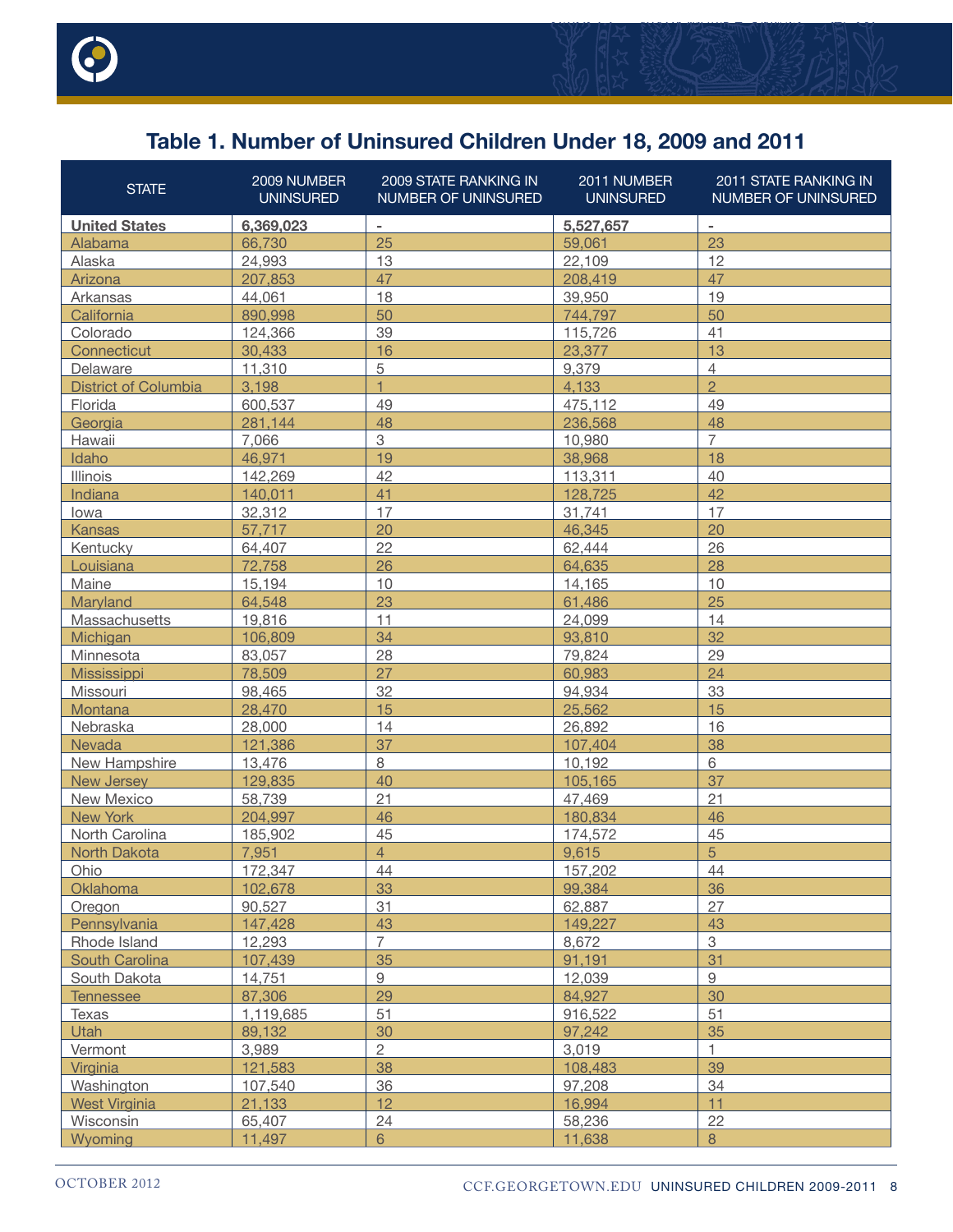



# **Table 2. Percent of Uninsured Children Under 18, 2009 and 2011**

| <b>STATE</b>                | 2009 PERCENT<br><b>UNINSURED</b> | 2009 STATE RANKING IN<br>PERCENT OF UNINSURED | 2011 PERCENT<br><b>UNINSURED</b> | 2011 STATE RANKING IN<br>PERCENT OF UNINSURED |
|-----------------------------|----------------------------------|-----------------------------------------------|----------------------------------|-----------------------------------------------|
| <b>United States</b>        | 8.6                              | $\sim$                                        | 7.5                              | $\overline{\phantom{a}}$                      |
| Alabama                     | 5.9                              | 19                                            | 5.3                              | 18                                            |
| Alaska                      | 13.6                             | 48                                            | 11.8                             | 47                                            |
| Arizona                     | 12.0                             | 46                                            | 12.9                             | 49                                            |
| Arkansas                    | 6.2                              | 21                                            | 5.6                              | 20                                            |
| California                  | 9.5                              | 36                                            | $\,8\,$                          | 35                                            |
| Colorado                    | 10.2                             | 38                                            | 9.4                              | 42                                            |
| Connecticut                 | 3.8                              | 5                                             | 2.9                              | 3                                             |
| Delaware                    | 5.5                              | 15                                            | 4.6                              | 14                                            |
| <b>District of Columbia</b> | 2.8                              | $\mathbf{3}$                                  | 3.9                              | $\overline{7}$                                |
| Florida                     | 14.8                             | 49                                            | 11.9                             | 48                                            |
| Georgia                     | 10.9                             | 42                                            | 9.5                              | 43                                            |
| Hawaii                      | 2.5                              | $\overline{c}$                                | 3.6                              | $\overline{4}$                                |
| Idaho                       | 11.2                             | 43                                            | 9.1                              | 40                                            |
| <b>Illinois</b>             | 4.5                              | 6                                             | 3.7                              | 5                                             |
| Indiana                     | 8.8                              | 34                                            | 8.1                              | 36                                            |
| lowa                        | 4.6                              | $\overline{7}$                                | 4.4                              | 11                                            |
| <b>Kansas</b>               | 8.2                              | 32                                            | 6.4                              | 30                                            |
| Kentucky                    | 6.3                              | 22                                            | 6.1                              | 27                                            |
| Louisiana                   | 6.5                              | 26                                            | 5.8                              | 22                                            |
| Maine                       | 5.6                              | 17                                            | 5.2                              | 16                                            |
| Maryland                    | 4.8                              | 11                                            | 4.6                              | 14                                            |
| Massachusetts               | 1.4                              | 1                                             | 1.7                              | 1                                             |
| Michigan                    | 4.6                              | $\overline{7}$                                | 4.1                              | 9                                             |
| Minnesota                   | 6.6                              | 27                                            | 6.3                              | 29                                            |
| <b>Mississippi</b>          | 10.3                             | 39                                            | 8.1                              | 36                                            |
| Missouri                    | 6.9                              | 29                                            | 6.7                              | 32                                            |
| Montana                     | 12.9                             | 47                                            | 11.5                             | 46                                            |
| Nebraska                    | 6.3                              | 22                                            | 5.9                              | 24                                            |
| Nevada                      | 17.8                             | 51                                            | 16.2                             | 51                                            |
| New Hampshire               | 4.7                              | 10                                            | 3.7                              | 5                                             |
| <b>New Jersey</b>           | 6.4                              | 24                                            | 5.2                              | 16                                            |
| New Mexico                  | 11.4                             | 45                                            | 9.2                              | 41                                            |
| <b>New York</b>             | 4.6                              | $\overline{7}$                                | 4.2                              | 10                                            |
| North Carolina              | 8.2                              | 32                                            | 7.6                              | 34                                            |
| <b>North Dakota</b>         | 5.6                              | 17                                            | 6.4                              | 30                                            |
| Ohio                        | 6.4                              | 24                                            | 5.8                              | 22                                            |
| Oklahoma                    | 11.2                             | 43                                            | 10.6                             | 44                                            |
| Oregon                      | 10.4                             | 41                                            | 7.3                              | 33                                            |
| Pennsylvania                | 5.3                              | 13                                            | 5.4                              | 19                                            |
| Rhode Island                | 5.4                              | 14                                            | $\overline{4}$                   | $8\phantom{1}$                                |
| South Carolina              | 10.0                             | 37                                            | 8.4                              | 38                                            |
| South Dakota                | 7.6                              | 31                                            | $6\phantom{a}$                   | 26                                            |
| <b>Tennessee</b>            | 5.9                              | 19                                            | 5.7                              | 21                                            |
| Texas                       | 16.3                             | 50                                            | 13.2                             | 50                                            |
| <b>Utah</b>                 | 10.3                             | 39                                            | 11.1                             | 45                                            |
| Vermont                     | 3.2                              | $\overline{4}$                                | 2.4                              | $\overline{2}$                                |
| Virginia                    | 6.6                              | 27                                            | 5.9                              | 24                                            |
| Washington                  | 6.9                              | 29                                            | 6.2                              | 28                                            |
| <b>West Virginia</b>        | 5.5                              | 15                                            | 4.4                              | 11                                            |
| Wisconsin                   | 5.0                              | 12                                            | 4.4                              | 11                                            |
| Wyoming                     | 9.0                              | 35                                            | 8.6                              | 39                                            |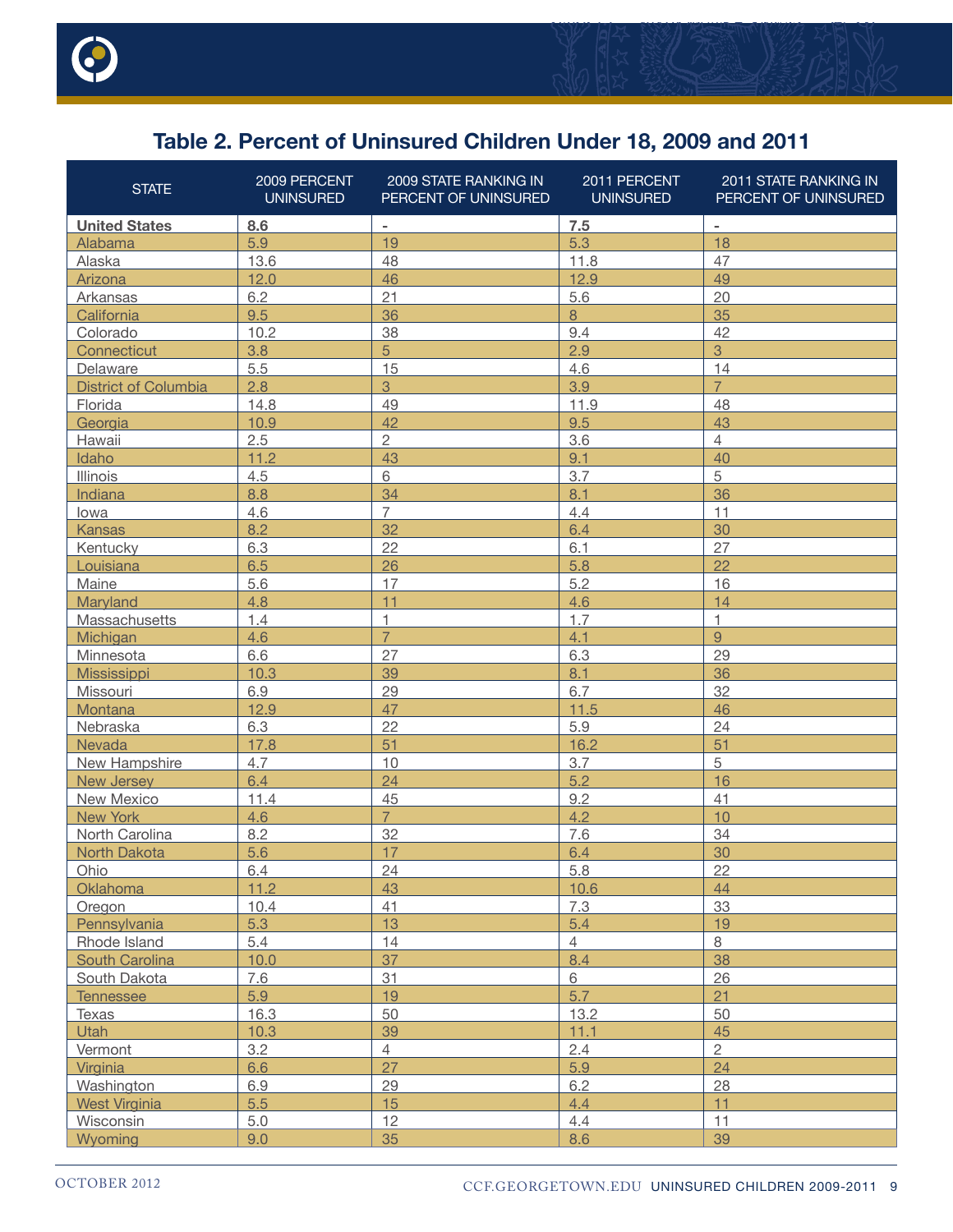

# **Table 3. Change in the Number of Uninsured Children Under 18, 2009 and 2011**

| <b>STATE</b>         | 2009 NUMBER<br><b>UNINSURED</b> | 2011 NUMBER<br><b>UNINSURED</b> | 2009-2011 NUMBER OF<br>UNINSURED CHANGE | RANK 2009-2011 CHANGE IN<br>NUMBER OF UNINSURED |
|----------------------|---------------------------------|---------------------------------|-----------------------------------------|-------------------------------------------------|
| <b>United States</b> | 6,369,023                       | 5,527,657                       | $-841,366*$                             | $\blacksquare$                                  |
| <b>Texas</b>         | 1,119,685                       | 916,522                         | $-203,163*$                             | $\overline{1}$                                  |
| California           | 890,998                         | 744,797                         | $-146,201*$                             | $\overline{c}$                                  |
| Florida              | 600,537                         | 475,112                         | $-125,425*$                             | 3                                               |
| Georgia              | 281,144                         | 236,568                         | $-44,576*$                              | $\overline{4}$                                  |
| <b>Illinois</b>      | 142,269                         | 113,311                         | $-28,958*$                              | 5                                               |
| Oregon               | 90,527                          | 62,887                          | $-27,640*$                              | 6                                               |
| <b>New Jersey</b>    | 129,835                         | 105,165                         | $-24,670*$                              | $\overline{7}$                                  |
| New York             | 204,997                         | 180,834                         | $-24,163*$                              | 8                                               |
| Mississippi          | 78,509                          | 60,983                          | $-17,526*$                              | $\overline{9}$                                  |
| South Carolina       | 107,439                         | 91,191                          | $-16,248*$                              | 10                                              |
| Ohio                 | 172,347                         | 157.202                         | $-15,145*$                              | 11                                              |
| Nevada               | 121,386                         | 107,404                         | $-13,982*$                              | 12                                              |
| Virginia             | 121,583                         | 108,483                         | $-13,100*$                              | 13                                              |
| Michigan             | 106,809                         | 93,810                          | $-12,999*$                              | 14                                              |
| <b>Kansas</b>        | 57,717                          | 46,345                          | $-11,372*$                              | 15                                              |
| North Carolina       | 185,902                         | 174,572                         | $-11,330$                               | 16                                              |
| Indiana              | 140,011                         | 128,725                         | $-11,286$                               | 17                                              |
| New Mexico           | 58,739                          | 47,469                          | $-11,270*$                              | 18                                              |
| Washington           | 107,540                         | 97,208                          | $-10,332$                               | 19                                              |
| Colorado             | 124,366                         | 115,726                         | $-8,640$                                | 20                                              |
| Louisiana            | 72,758                          | 64,635                          | $-8,123$                                | 21                                              |
| Idaho                | 46,971                          | 38,968                          | $-8,003*$                               | 22                                              |
| Alabama              | 66,730                          | 59,061                          | $-7,669$                                | 23                                              |
| Wisconsin            | 65,407                          | 58,236                          | $-7,171$                                | 24                                              |
| Connecticut          | 30,433                          | 23,377                          | $-7,056*$                               | 25                                              |
| West Virginia        | 21,133                          | 16,994                          | $-4,139$                                | 26                                              |
| Arkansas             | 44,061                          | 39,950                          | $-4, 111$                               | 27                                              |
| Rhode Island         | 12,293                          | 8,672                           | $-3,621*$                               | 28                                              |
| Missouri             | 98,465                          | 94,934                          | $-3,531$                                | 29                                              |
| Oklahoma             | 102,678                         | 99,384                          | $-3,294$                                | 30                                              |
| <b>New Hampshire</b> | 13,476                          | 10,192                          | $-3,284*$                               | 31                                              |
| Minnesota            | 83,057                          | 79,824                          | $-3,233$                                | 32                                              |
| Maryland             | 64,548                          | 61,486                          | $-3,062$                                | 33                                              |
| Montana              | 28,470                          | 25,562                          | $-2,908$                                | 34                                              |
| Alaska               | 24,993                          | 22,109                          | $-2,884$                                | 35                                              |
| South Dakota         | 14,751                          | 12,039                          | $-2,712$                                | 36                                              |
| <b>Tennessee</b>     | 87,306                          | 84.927                          | $-2.379$                                | 37                                              |
| Kentucky             | 64,407                          | 62,444                          | $-1,963$                                | 38                                              |
| <b>Delaware</b>      | 11,310                          | 9,379                           | $-1,931$                                | 39                                              |
| Nebraska             | 28,000                          | 26,892                          | $-1,108$                                | 40                                              |
| Maine                | 15,194                          | 14,165                          | $-1,029$                                | 41                                              |
| Vermont              | 3,989                           | 3,019                           | $-970$                                  | 42                                              |
| lowa                 | 32,312                          | 31,741                          | $-571$                                  | 43                                              |
| Wyoming              | 11,497                          | 11,638                          | 141                                     | 44                                              |
| Arizona              | 207,853                         | 208,419                         | 566                                     | 45                                              |
| District of Columbia | 3,198                           | 4,133                           | 935                                     | 46                                              |
| North Dakota         | 7,951                           | 9,615                           | 1,664                                   | 47                                              |
| Pennsylvania         | 147,428                         | 149,227                         | 1,799                                   | 48                                              |
| Hawaii               | 7,066                           | 10,980                          | $3,914*$                                | 49                                              |
| Massachusetts        | 19,816                          | 24,099                          | 4,283                                   | 50                                              |
| <b>Utah</b>          | 89,132                          | 97,242                          | 8,110                                   | 51                                              |

**\*** indicates that the number change is significant at the 90% confidence level